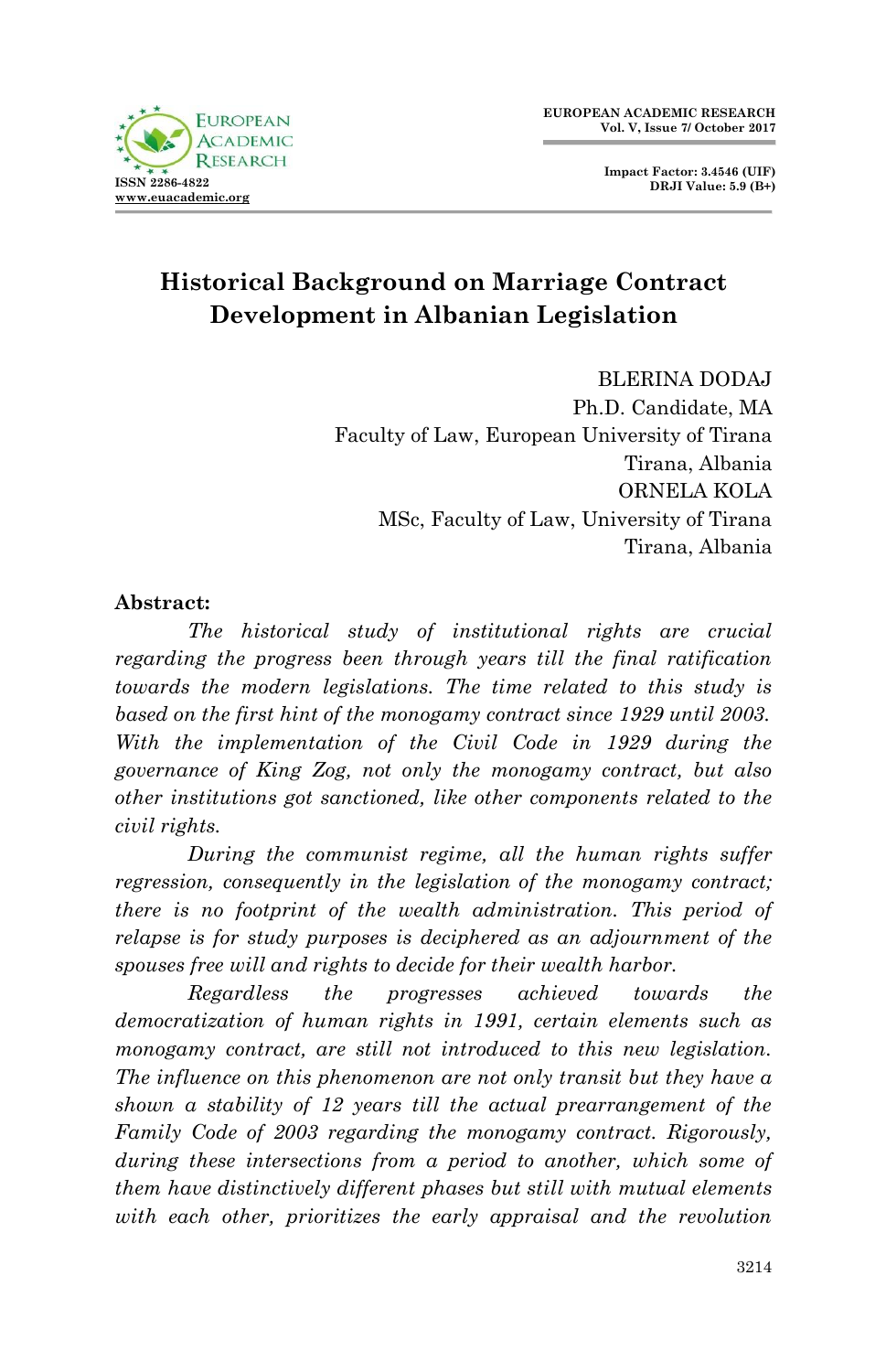*during these years of the monogamy contract in the Albanian legislation.* 

**Key words:** Marriage contract, agreement, dotal property, paraphernal property.

### **1. INTRODUCTION**

The marital property regime has undergone constant changes and development since 1929 when the Civil Code of King Zog was legitimized until the adoption of the Family Code. The historical-judicial analysis of marital property establishment institute, from the Kingdom of England (1929) Civil Code until the current Family Code, serves to study the evolution that has undergone the legal regulation of this institute in Albania. This study is crucial due to changes underpinning policy-making rights by regressing and bypassing innovations and achievements.

### **2. Marriage Contract Settlement during 1929-1945**

The Civil Code of the Albanian Kingdom came into force on April 1, 1929, also known as the Civil Code of King Zog. This code contained a moderate spirit; not only because King Zog himself wanted his kingdom to become the most advanced kingdom of the time, but also because it was drafted based on the French Civil Code of 1804, known as the Napoleon Code.

Following there is a detailed background of Albanian kingdom legislation. It should be said that the years of the kingdom have been golden years with regard to the development of the justice of the time. Legislation was greatly advanced in all fields, including the family. We say advanced because if we consider the social conditions before it is approved and what it has achieved, it is a relatively considerable difference.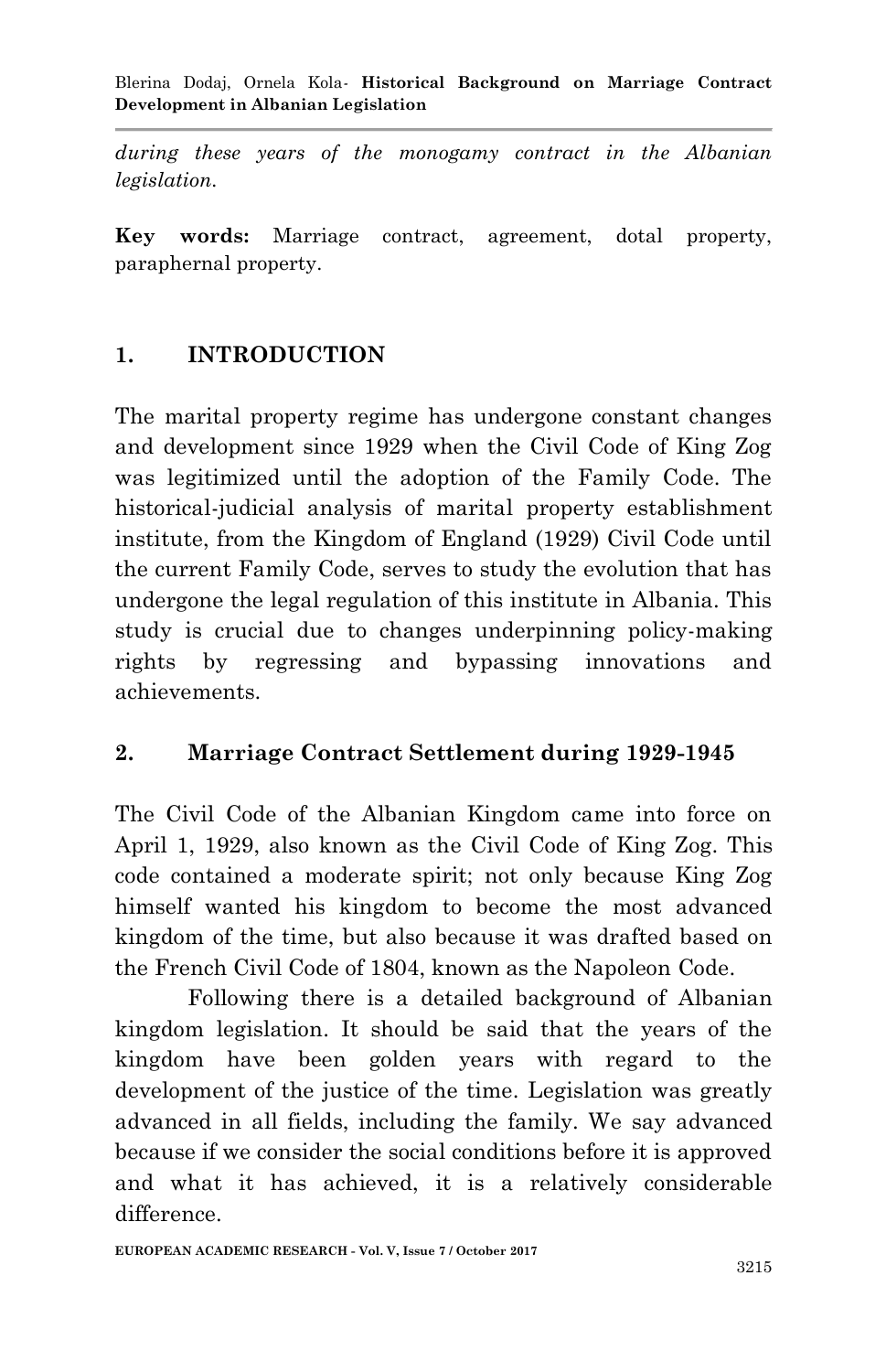King Zog's Civil Code at that time was of great importance because for the first time it established legal basis on the family relations that would be unique throughout Albania. Also, the Civil Code was very important since the provisions for marriage were unified for the first time, and the law recognized only the marriage celebrated under the Civil Code of time, while marriages celebrated in the church or in any other form would not enjoy the legal protection by law<sup>1</sup>.

### **2.1. Marriage Contract**

The special and far-sightedness of time was the Marriage Contract. In order to be valid, the Marriage Contract should be signed with a public act in front of a notary as well as before the act of marriage<sup>2</sup>.

The Marriage Contract provided for the arrangement of property between spouses. Also, based on the principle of immutability of marital property regime, during the marriage, the Code provided that the marriage contract could only be modified prior to the marriage bond. During the marriage, any possibility of changing the marital property regime was prohibited<sup>3</sup> . The current Family Code provides for the possibility of changing the marital property regime during the marriage, provides that at least two years shall pass from the previous property regime<sup>4</sup> .

The reason for which the marriage contract could not be changed during the period of marriage was based on three main reasons: *first*, the marriage contract was considered a family pact (agreement), where not only the future spouses participated, but also other persons such as the parents of future spouses, or other persons who donated items to spouses, so that its modification could not be left to the mere will of the

<sup>1</sup> Civil code, 1929, article 1324.

<sup>2</sup> Civil code, 1929, article 1325.

<sup>3</sup> Civil code 1929, Articles 1328 and 1376, paragraph 2.

<sup>4</sup> Family code, Article 74/1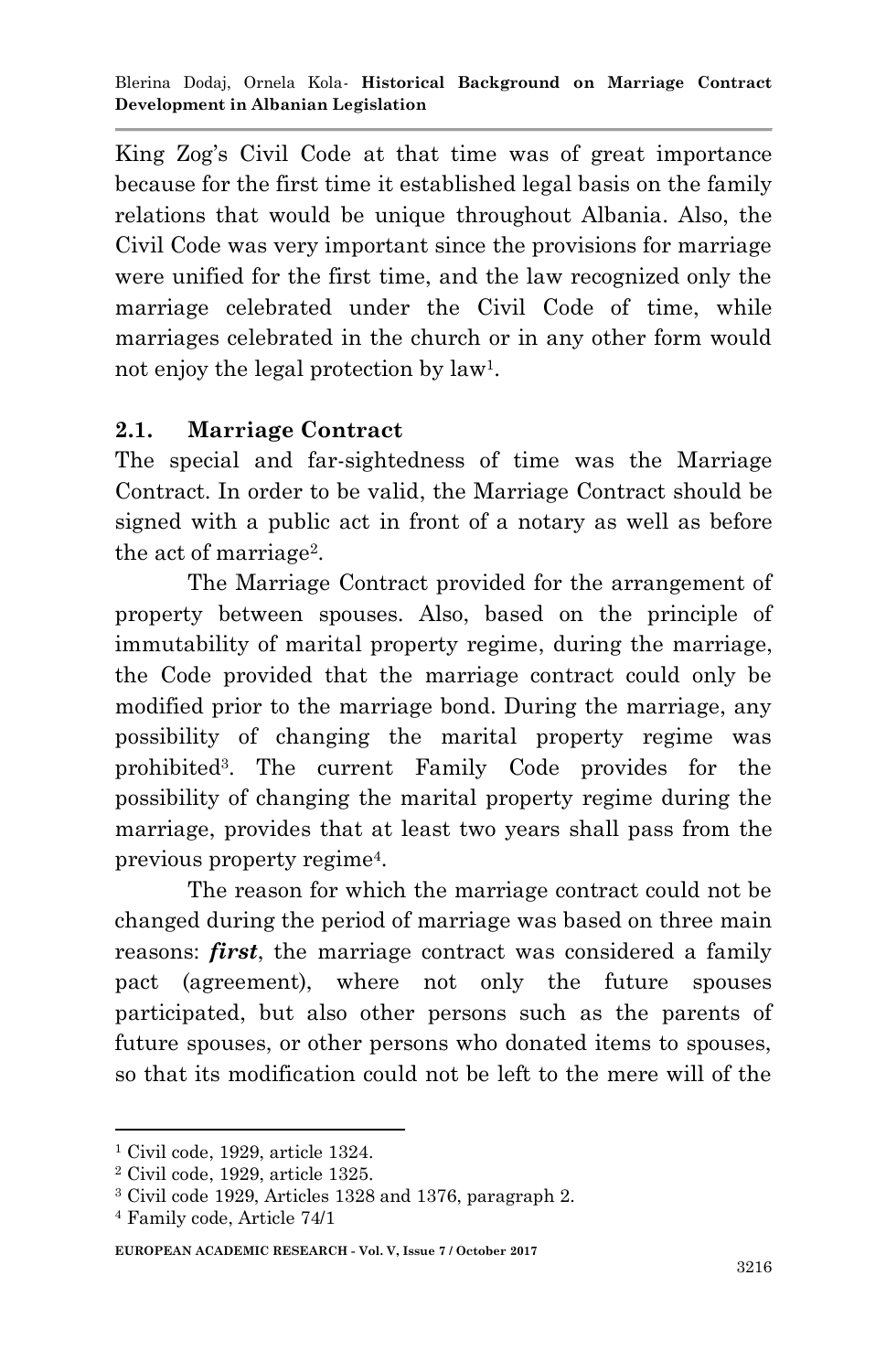spouses; *Secondly*, the immutability was envisaged to protect the weaker husband (wife) who, during marriage, could make an inadequate choice and obey the other spouse in his request to change the marriage contract; *Thirdly*, the principle of immutability also guaranteed the protection of third parties when they contracted with spouses<sup>5</sup>.

In the context of the ability to conclude the marriage contract, the Civil Code of Zog, sanctioned the well-known principle of "*habilis ad nuptias habilis ad pacta nuptialia*", which is also found in current legislation (French, Italian, Swiss Civil Code). A different arrangement is made by the current family code, Article 70, which stipulates that, in the case of Child marriage, according to article 7, paragraph 2, the marital property regime of the legal community applies until it reaches the age of 18, after which a change in the legal property regime may be required.

Dotal regime is the only contract property regime adjusted by the Civil Code. In the dotal regime, the wife's property consisted of two parts, Dotal property and the Paraphernalia property.

Dotal Property was the wealth that a wife or others gave or promised on the occasion of marriage, in order to meet the needs of the common life of the new family.

Paterfamilias only gained the possession of "manus" on the dotal property and in no case ownership. As for other items not included in the Dote that the woman may have, remains her property. The range of non included property, which have been referred to as *bona recepticia*, and later *bona extra dotem,* is known by the Greek term παράφερνα (pronunciation paraferna), meaning paraphernalia property (Donatuti, 1936). Comparing this term with today"s provisions, it is clearly understood if contrasted with personal property, in the narrowly personal use of women, created after marriage bond

<sup>5</sup> Colomer André, Droit civil. Régimes Matrimoniaux, (2005)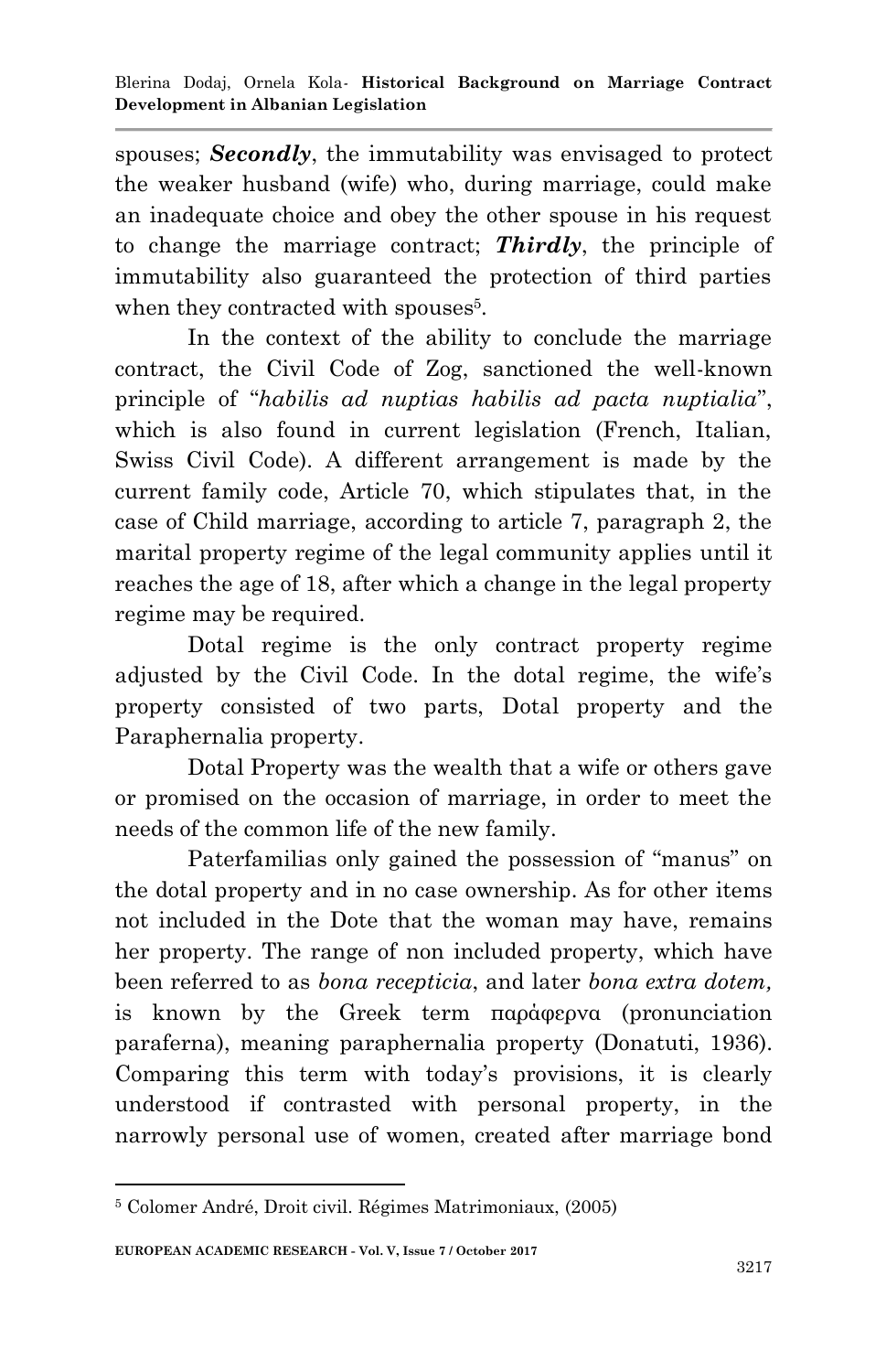and not by the dotal property, so they are extra dotem. The husband was entitled to the exclusive administration of dotal property and collection of its benefits. Although the woman was excluded from the right to administer her property, if the dota was misused by the husband or it was used solely for the payment of his personal debts, the wife could turn to the court of first instance and request to have her administer the Dota. If the court decides so, then it passed from the administration of the husband or both of them, as provided for in the relevant marriage contract, in the wife's administration<sup>6</sup>. Also, the seclusion of the Dota could be requested by the wife even when the personal seclusion of the husband or both of them was established. When the court decided on seclusion, the woman was obliged to contribute according to her economic power to family expenses and to the wellbeing and education of their children. In this case, the woman took the free administration of her property. The court practice of the Court of Dictation, regarding the Dota is mainly related to the separation of the Dota or its influence on relations with third parties. In Judgement no. 168, dated 07.09.1938, the Court of Dictation, during the examination of the case with subject matter "Cancellation of the contract of sale of a house and a shop", shows that; the house and the shop owned by the male spouse was sold to his wife in the deception of the plaintiffs' rights so that the plaintiffs would not take the payment of money that the defendant owed to them.

While the paraphernal property that was the wife's property was not included in the Dota, it would remain wife"s property during the entire duration of the marriage and the husband did not gain any right over it. Referring to article 1370 of the Civil Code of 1929, the woman enjoyed the right to possess, administer and enjoy her paraphernal property. Exceptions were made only when the woman was the one who personally ordered her husband to take her property. In

1

**EUROPEAN ACADEMIC RESEARCH - Vol. V, Issue 7 / October 2017**

<sup>6</sup> Civil code, 1929, Article 1361.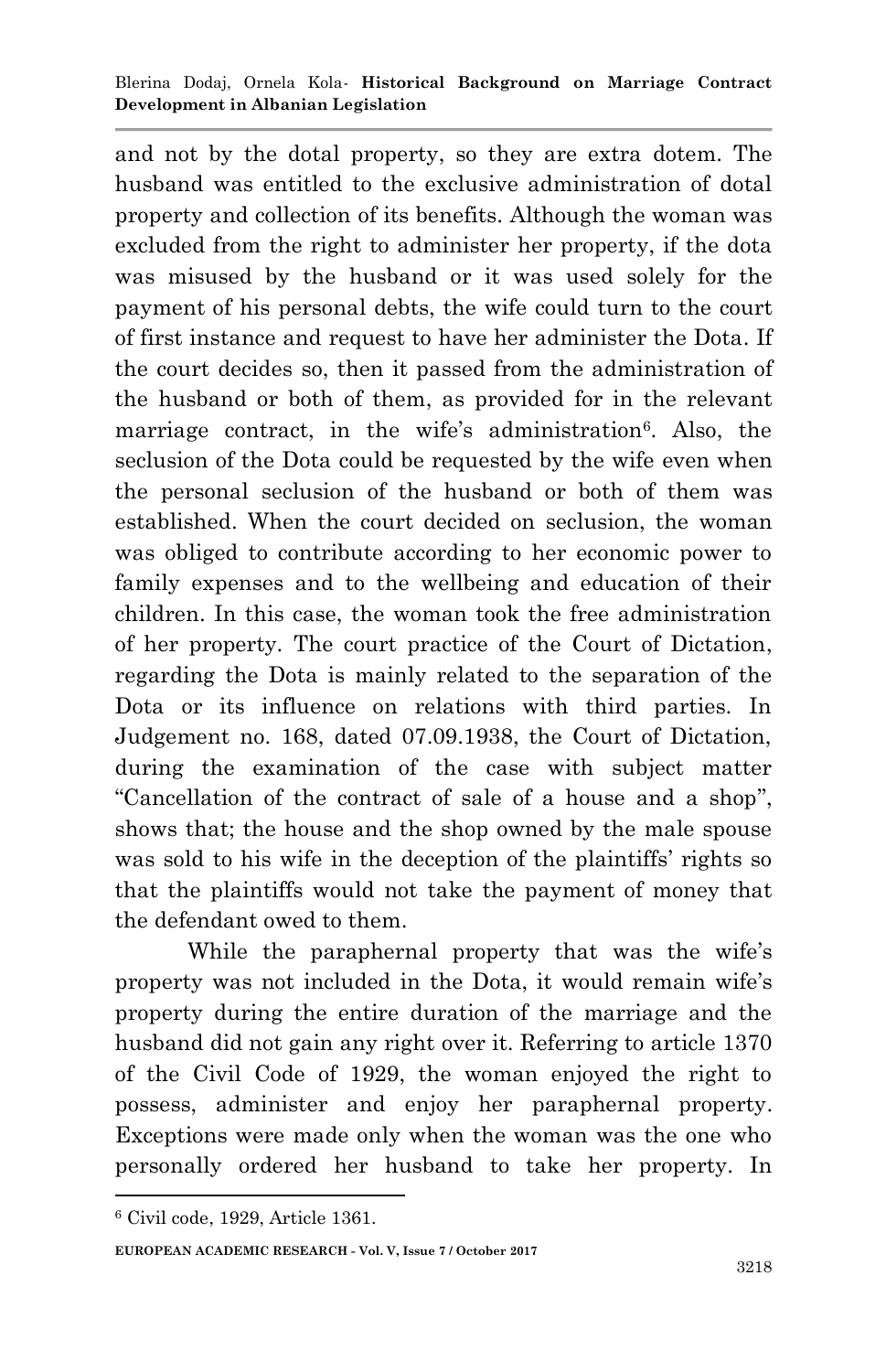contrast to the world, the husband had neither the right to administer nor demanded her credits if he had not been authorized by his wife<sup>7</sup> . Referring to the interpretation of the United Colleges of the Supreme Court, Unifying decision, no. 5, dated 20.01.2009, to distinguish which paraphernal property should be analyzed from the rest of the property if the provision of the property was made and what assets were included. Thus, excluding non-paraphernal property, paraphernal property were all the good things of a married woman that were not defined as dotal.

Based on the interpretation of the Supreme Court, the paraphernal property would be:

a) All the property that the woman had at the moment of marriage, with the exception of the dotal property;

b) Property acquired by a woman, during marriage, with any title, whether by succession, donation, or as a result of her work.

## **3. MARITAL PROPERTY REGIMES DURING THE COMMUNIST PERIOD 1945-1990**

With the end of the Kingdom of Albania in 1939 and the coming of the Communist Party in 1941, legislation changed, which was reflected in family relations as well. "Statement on Citizens" Rights" can be considered as the first act related to family law in this period, adopted at the Berat meeting on October 23, 1944, because among others it stated that the democratic power of the Albanian people guarantees: "Equal rights of wife with those of the husband, both in the political life of the country and in the social activity ..."<sup>8</sup> .

The law "On marriage" governed the property relations between spouses, the way of sharing spousal property, the way

<sup>7</sup> Civil code, 1929, Article 1370.

<sup>8</sup> Zaçe Valentina, *Marrëdhëniet martesore sipas legjislacionit shqiptar*, Tiranё, 1996.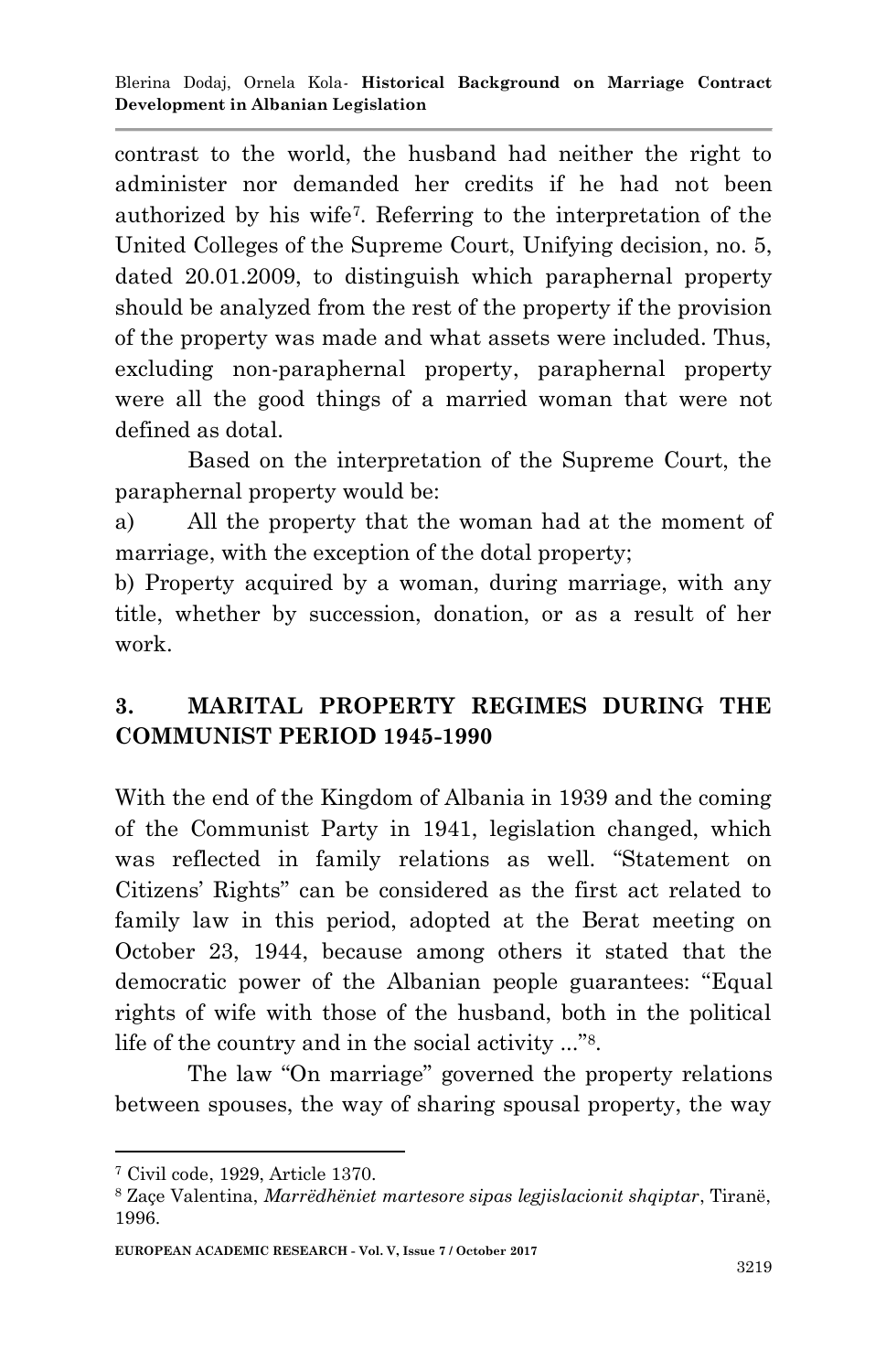of administering it, and granting spouses freedom to maintain the family economy. This law sanctioned equality with regard to the rights of men and women during a common life<sup>9</sup>.

Until the entry into force of the Civil Code 1965, the Law "On Marriage" and the Decree "On Property" No. 2083, adopted on August 06, 1955, provided the legal adjustment of property relations between spouses. This decree specifically foresaw the co-ownership between spouses by improving the regulation that the Law "On Marriage" did. This decree stipulated that the property acquired by the spouses during their marriage entirely belongs to the spouses for their personal use as well as the objects and tools of exercising their activity or craftsmanship<sup>10</sup> .

As a conclusion, it is seen that from 1945 onwards, it is not encountered any element of the marriage contract since even more important concepts are lost, there was no ownership right in the literal sense of the property right as a real big right which is unlimited in its enjoyment. Also in this period, there was no space for legal actions as it is today, the possibility of creating new law institutes was completely limited, and no legal transactions were needed for transactions of properties, because properties were lacking.

### **3.1. Family Code of 1965**

1

By Law No. 4020, dated June 23, 1965, the People's Assembly adopted the Family Code of the People"s Republic of Albania, which also constituted the first family code in the Albanian legislation. This code entered into force on 1 January 1966 in conjunction with the marital property regime, foreseeing a similar arrangement with the two abovementioned laws<sup>11</sup>.

The legal property regime imposed by each of the spouses during the marriage becomes a common property of

<sup>9</sup> Law No. 601, dated 18 May 1948, "On marriage", Article 3.

<sup>10</sup> Zaka, Tefta, *Regjimet pasurore, jurisprudencё shqiptare dhe disa sisteme krahasuese. Disertacion,* Tiranё, 1999.

<sup>11</sup> The Law "On Marriage" and the Decree "On Property", No. 2083.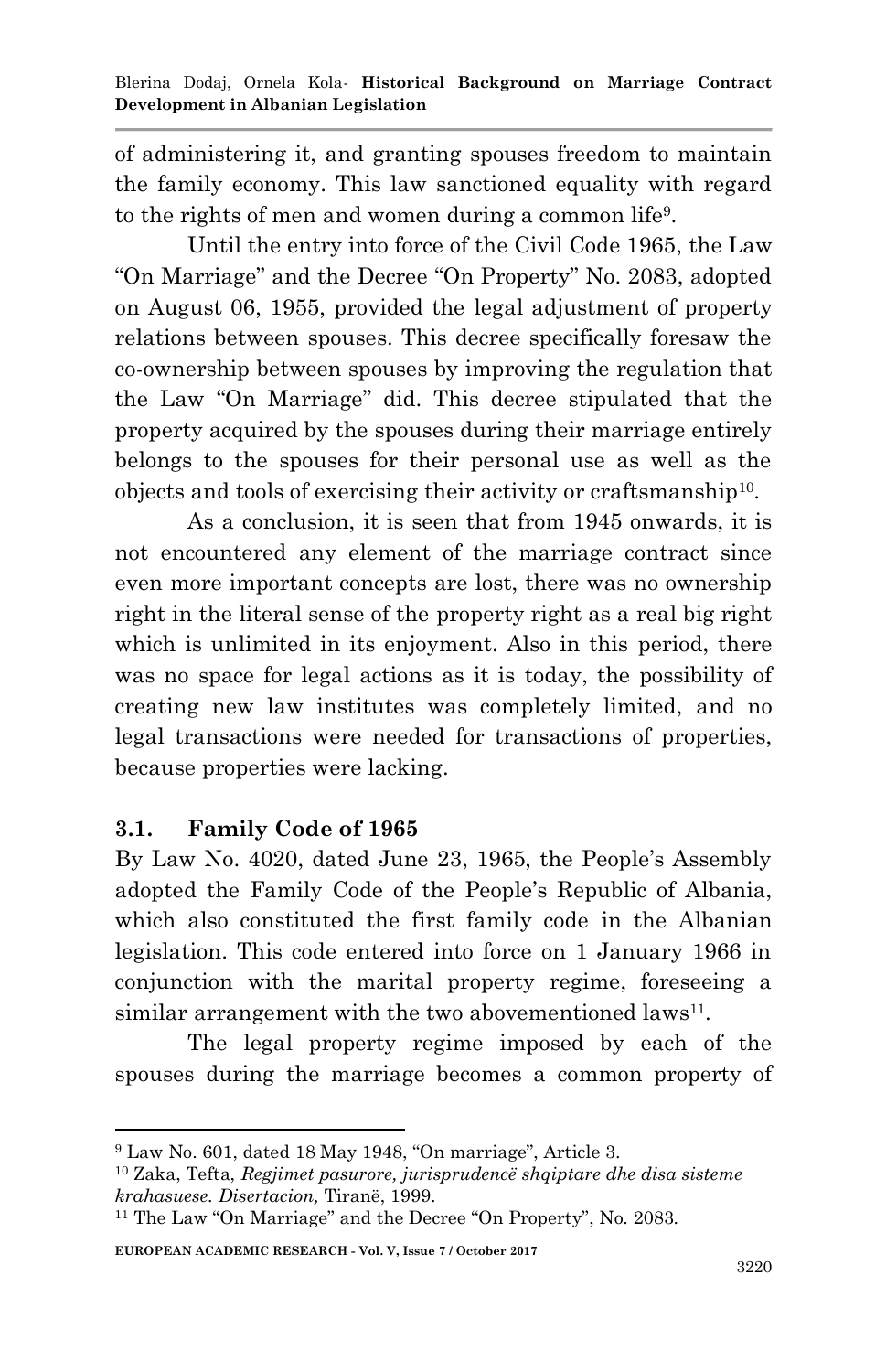both spouses and any contrary agreement is invalid<sup>12</sup>. This shows that spouses could not enter into agreements that would damage each other"s property interests. Referring to the reasoning of the Supreme Court Civil College<sup>13</sup> it is quoted:

> "The defendant's claim that many of the items earned during" the marriage claimed by the other party are only purchased with his income and are therefore not subject to the division, is not fair. During marriage, each spouse can buy household items with his personal income, but that does not mean that these items belong just to him/her. According to the Family Code, that property acquired during marriage with the earnings from the work of both spouses is common and any contrary agreement is considered null and void by the law."

For the above, if we interpret Article 45/2, it is understood that each agreement between spouses, which would have as its object the definition of a marital property regime different from the legal regime, would be invalid, ie null and void, it shall prohibit the contractor adjustment of marital property. This means that the legal regime between the spouses was a kind of co-ownership in parts.

From the above analysis, regarding the legal nature of the marital property regime provided by the Family Code of 1965, we reach three conclusions: *firstly*, the Regulatory Norms were order provisions, as spouses were prohibited any kind of agreement that established a property regime other than the legal one; *secondly*, the legal regime was a partial coownership regime, where only the wealth acquired through work was included in the community, by marriage, by each spouse and *thirdly* this law does not provide anything for the marriage contract that spouses may enter into between them.

1

**EUROPEAN ACADEMIC RESEARCH - Vol. V, Issue 7 / October 2017**

<sup>12</sup> Family code, 1965, Article 45/2

<sup>13</sup> Instructions and Decisions of the Supreme Court, 1973, p. 302.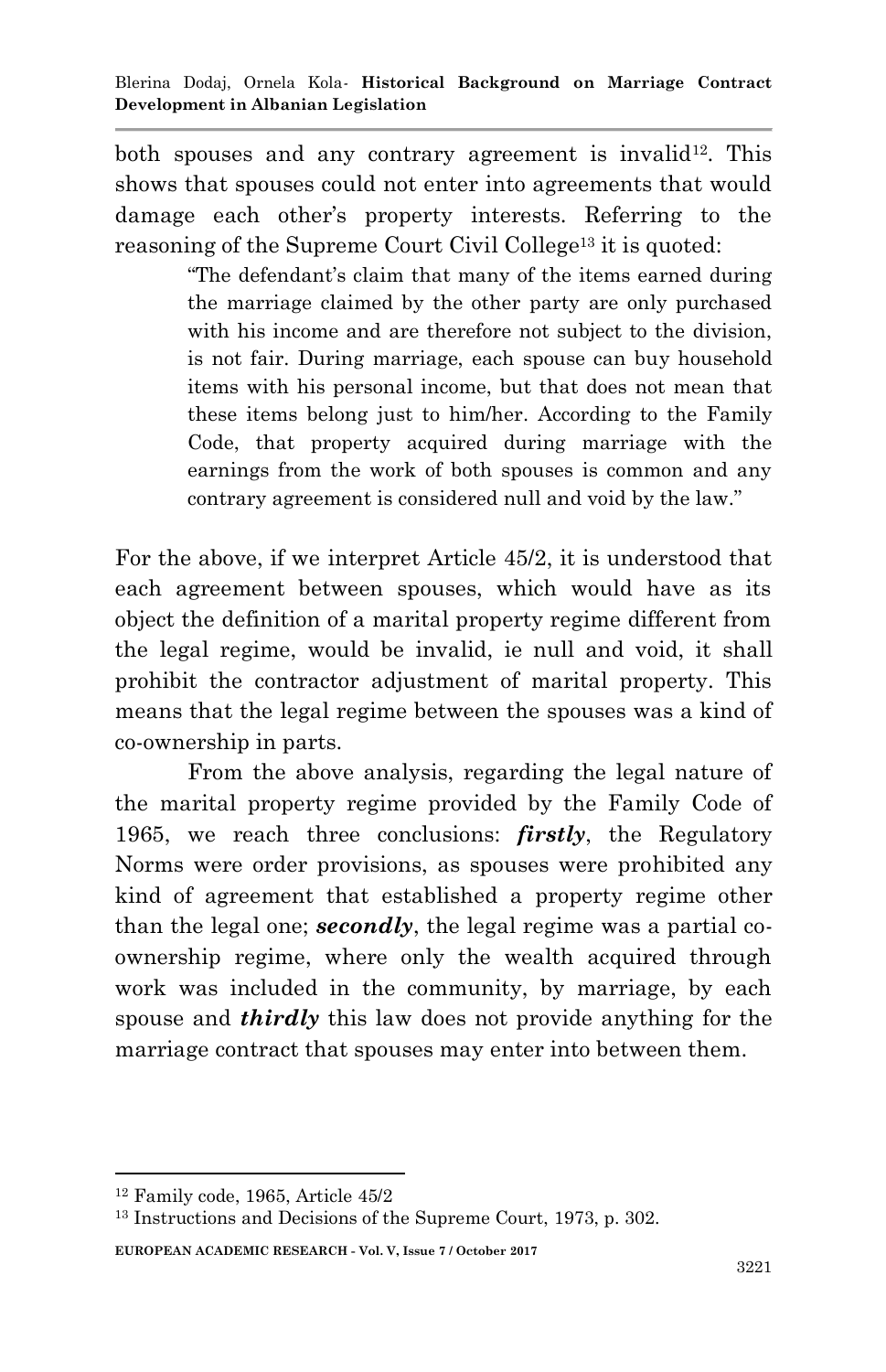Blerina Dodaj, Ornela Kola*-* **Historical Background on Marriage Contract Development in Albanian Legislation**

#### **3.2. Civil Code of 1981**

People's Assembly with law no. 6599, dated 29.06.1982, adopted the Second Family Code, which entered into force on 1 September 1982. The property relations of the spouses were governed by the Civil Code<sup>14</sup> in the chapter "Co-ownership between spouses". But the only organic law governing the property relations of spouses continued to be the Civil Code of the year 1982, which provided them in Articles 86 and 87<sup>15</sup> . From an interpretation of these two provisions, we can say that: The co-ownership system was accepted where items, savings deposits and anything else acquired by spouses during marriage referred to in Article 86 were considered in joint ownership. This form of regime was mandatory because it was provided by law that any agreement between spouses that violated the mandatory spouses" regime would be considered null and void. Therefore, this part shows that this code did not change from the Family Code of 1965.

Regarding changes that the Civil Code of the year 1982 brought about the joint ownership of the spouses, there were two directions:

a) Accepted, co-ownership in part for spouses and the presumption of equality of parts;

b) The circle of co-owned objects / items was expanded, as they did not include only the assets acquired by the spouses during their marriage, but also the items, savings deposits and anything else acquired by the spouses during the marriage<sup>16</sup>.

### **4. THE TRANSITION PERIOD 1990-2003**

The "90s for the Albanian people are very important years as they revolutionized every area of life. The primary change was

<sup>14</sup> This Code entered into force on 1 January 1982.

<sup>15</sup> Omari Sonila., E drejta Familjare, Tiranw, 2008, 106.

<sup>16</sup> Mandro-Balili, Arta, Meçaj Vjollca, Zaka Tefta, Fullani Ariana, *E drejta familjare,* 2006, 312-314.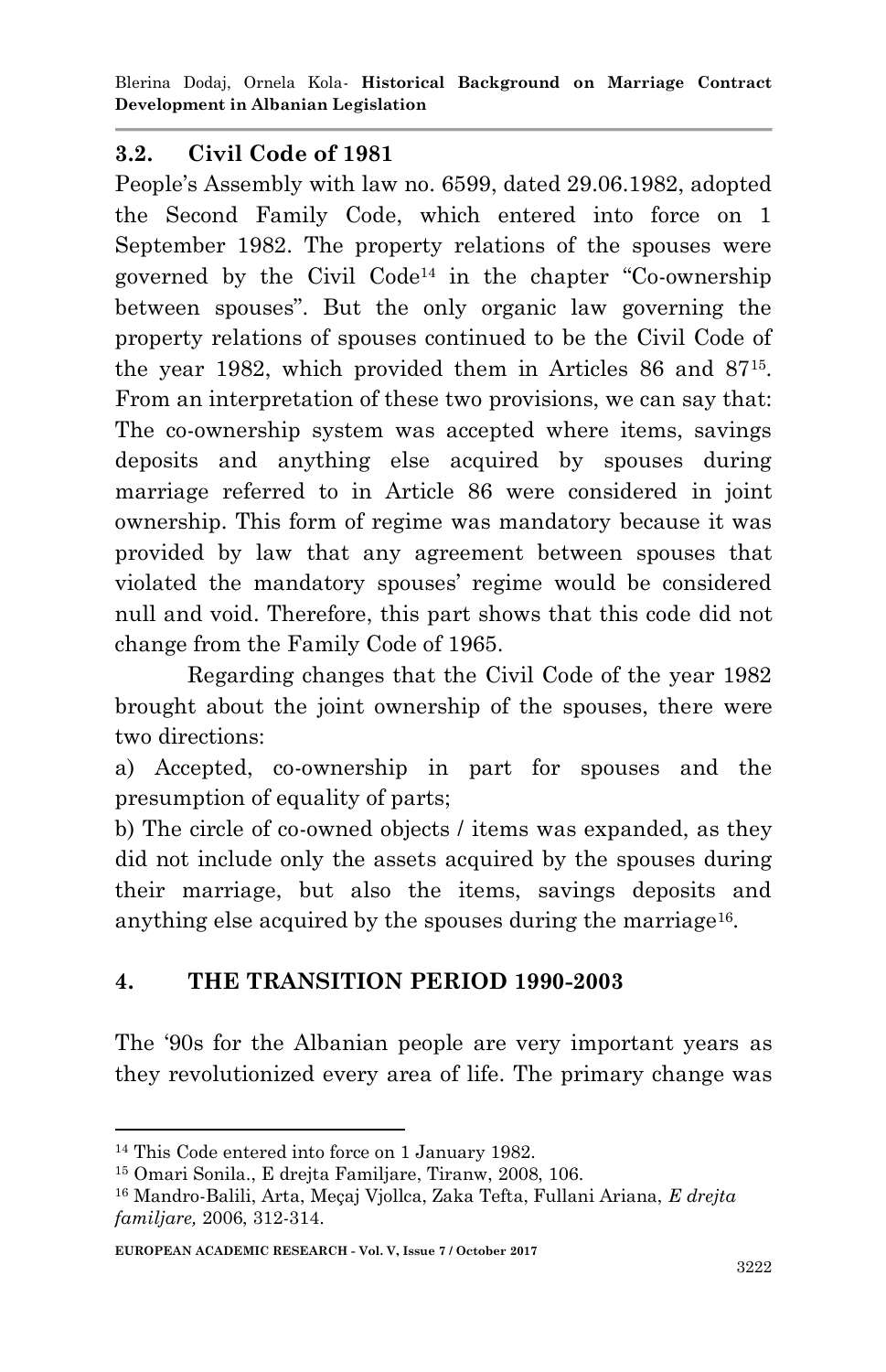in politics. Pluralism and the first steps of democracy brought fundamental changes to all legislation. Private property was sanctioned and then all the adjustments that followed. All areas of law were influenced by this change, including family law and all marital wealth regimes.

## **4.1. Period 1992-2003**

With the overthrow of the socialist regime and the establishment of a regime where private property was the basic foundation, the property relations between spouses also changed. Until that time, marital property consisted mainly of household use items, income from work, and any other wealth acquired through donation or inheritance.

The developments of the 90s brought about the discovery of private property<sup>17</sup> . According to the constitutional provisions, the country"s economy was based on the variety of properties, the free initiative of all economic entities, and the state"s regulatory role.

The legal regime of joint ownership in spouses has a mandatory character and can not therefore be ruled out or amended by agreement of spouses. In addition, any contrary agreement is absolutely invalid, i.e. any agreement that excludes or limits the scope of action or the volume of this coownership set by law.

In addition, it is null and void any spouses' agreement, which provides that this joint ownership will not be applied at all, or will be limited to items that would be earned during marriage with the income from work, not extending to the assets that the husband or wife will gain through inheritance or donation or through other legitimate means of gaining ownership. So, in any case of donation, we will have the inclusion of this donation in the spouses property if it is during

<sup>1</sup> <sup>17</sup> Law No. 7491, dated 29.04.1991 "On Major Constitutional Provisions", Article 10.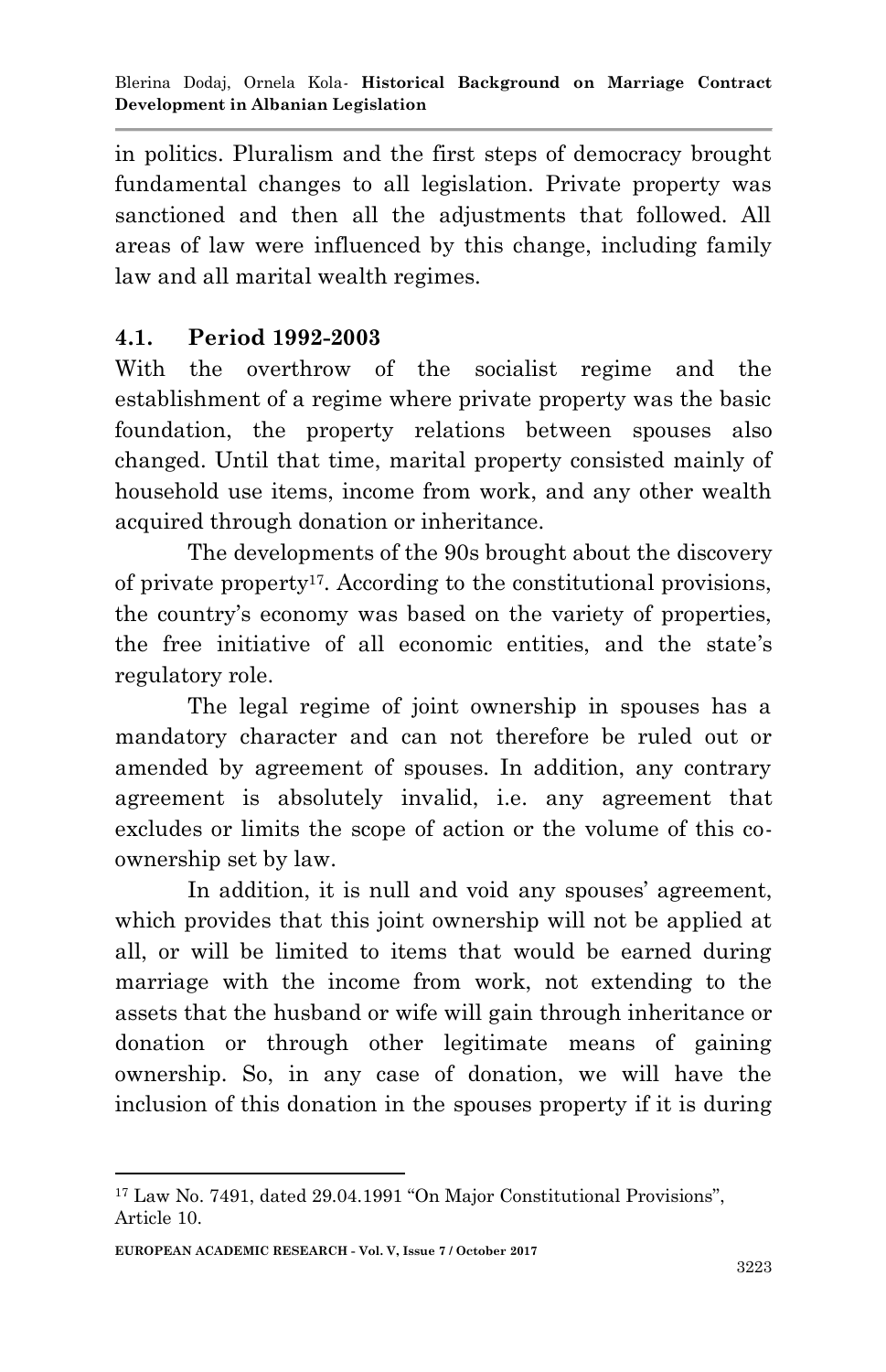Blerina Dodaj, Ornela Kola*-* **Historical Background on Marriage Contract Development in Albanian Legislation**

marriage, regardless of the time of donation, at the beginning or at the end of the marriage<sup>18</sup>.

The entry into force of the Civil Code of 1994 did not bring any change in the regulation of the marital property regime. Pursuant to the final provisions of Article 1167, the entry into force of this code brought about the repeal of the Civil Code of 1981, with the exception of provisions governing co-ownership between spouses (Articles 86 and 87 of the Civil Code of 1981). Consequently, property relations between spouses continued to be governed by Articles 86 and 87 of the Civil Code of 1981, until the entry into force of the Family Code, January 21, 2003.

However, from the provisions of the Family Code there is not a definition of a marriage contract.

#### **5. MODERN PERIOD**

As a conclusion, legal relations created between spouses, besides the personal nature, have also the property nature. In this period, it is seen that Law No. 9062, dated 08.05.2003 entered into force, adopted the Family Code, which is currently used. Moving from a state-based communist system, besides bringing important changes that appeared immediately in the way of life in social relations, brought also changes in property relations between spouses. Life underwent a change not only from a social, political, but especially economic point of view, as everything was owned by someone (apartments, properties no longer owned by the state). Family law was subject to change, which is reflected above all in the marital property regime, which appears different from the previous regime. According to Family Code, property wealth regimes may be legal when all spousal property relationships are adjusted under a regime

<sup>18</sup> Xhafaj, Pranvera, Evoluimi regjimeve Pasurore Martesore në të drejtën Shqiptare. Rezultate dhe objektiva Tiranw, 2010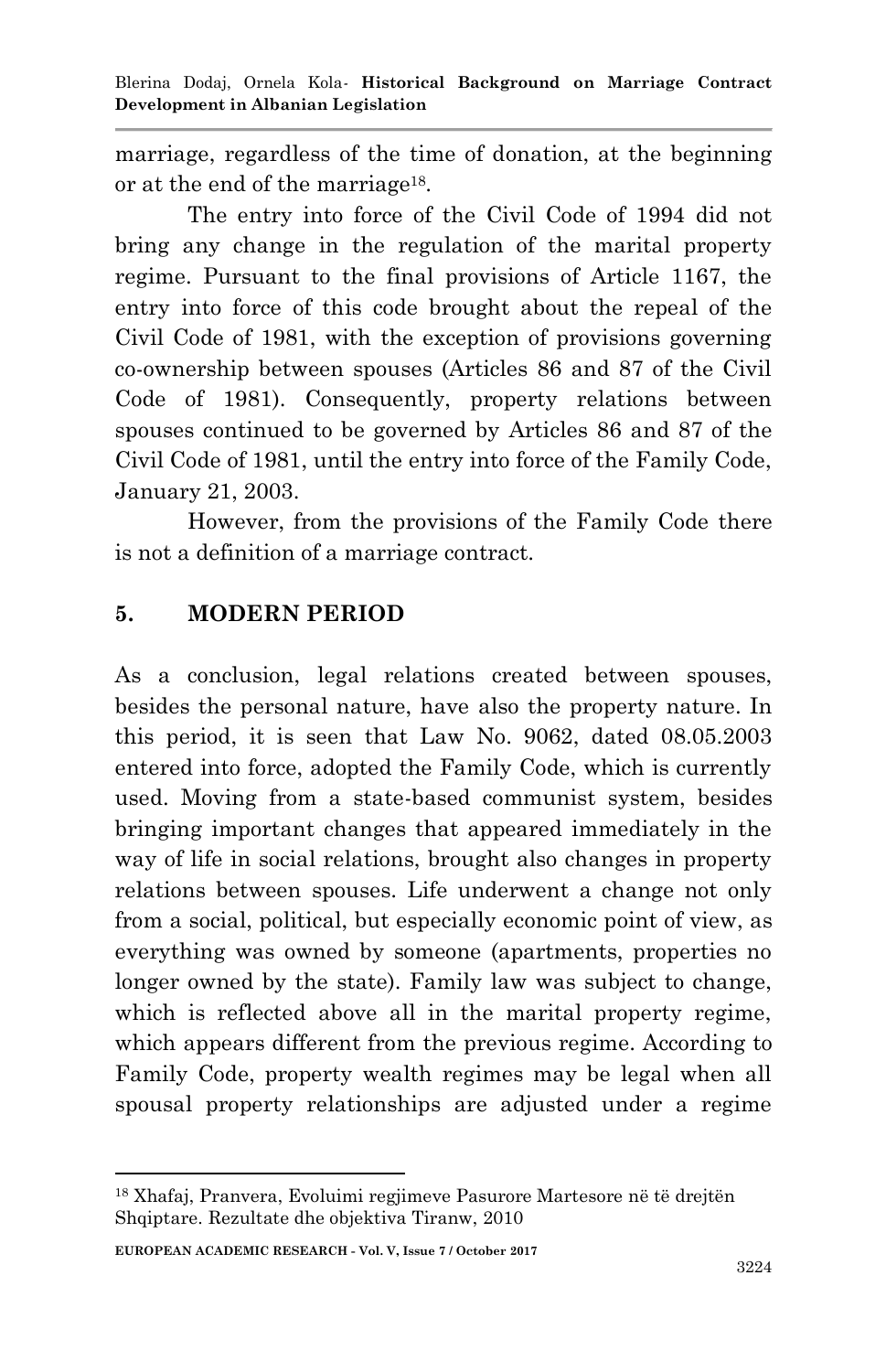provided for in the family code or contractor, when this regime is resolved by agreement between the spouses.

#### **5.1. Contract property regime**

Unlike the previous legislation, which provided for a one-of-akind co-ownership regime, the Family Code of 2003 allows spouses to choose by agreement a regime other than what the code envisaged. Following is an analysis of the marriage contract referring to the provisions of this code.

#### **5.2. Marriage contract**

The legal concept of marriage contract institute is first mentioned in the Civil Code of King Zog I, not surprisingly, knowing that this code was oriented from France, Switzerland and Italy, but on the other hand a completely new attitude regarding the concept of this institute, taking into account all the competitive elements of our society at that time.

Specifically, Article 1321, "M*arital relations, with regard to property are governed by the conventions of the parties and by law*," makes it quite clear that the existence of a marriage contract is a notion of property management that spouses determine during marriage and have full freedom to determine the destination of their property.

This provision is not only legislative but also social innovation, showing the subjects of the "owner" right of their property and free to determine their ownership without being conditional on marriage.

Below it is seen that just the Family Code of 2003 brought forth the novelty to which we will further expand, according to which the husbands can now freely determine the property regime and are no longer subject to marriage necessarily and the joining of properties and the spouses coownership, which is joint ownership in its entirety<sup>19</sup>.

<sup>19</sup> Civil code, Article 231.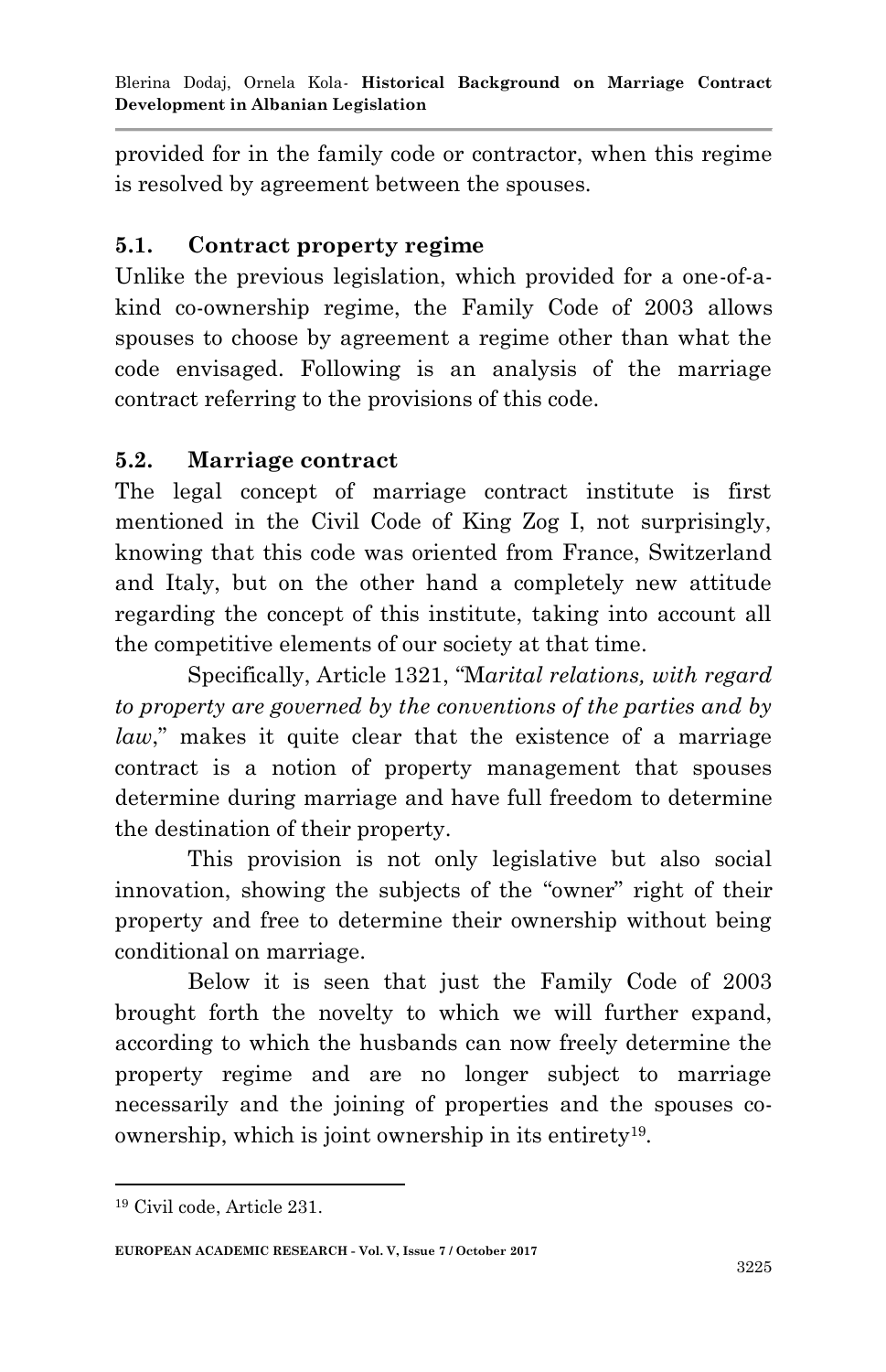The Family Code in Article 66 states that: *"The marital property regime of spouses is governed by law, in the absence of a special agreement whereby the spouses provide for the regime they wish, which should not be in contradiction with the provisions of this Code and the relevant legislation".*

So, it is clear that through an agreement, spouses have the opportunity to predict what their future marital regime will be, so much so that it is not in contradiction to the respective legal provisions. This right conferred on spouses enables the respect of each individual's freedom to adjust, according to his will, property relations arising from marriage. When analyzing the marriage contract naturally the question arises: If anyone thinks of the divorce before getting married, then what it the purpose of marriage? We know that jurisprudence is a human science that manages hypothetically human relationships, anticipating the possible consequences of actions by individuals (in this case spouses). These predictions have been created by the lawmaker to help solve problems and adjust the consequences precisely from the relationships they create. This need to have a wealth regime different from the previous one came as a result of the problems that previous regimes have brought. For example, the legal property regime since it was automatically applicable from the moment of marriage, it did not allow spouses to take up their share, since in case of divorce everything was divided in half (even though one spouse might not have contributed in any way to the property being shared).

The Marriage Contract brought a revolution in marital relationships. It helped spouses be more clear in how they would look at their property during or even after the end of the marriage. It changed the mentality of the two spouses from the point of view of marriage and above all, their property<sup>20</sup>.

<sup>20</sup> Xhafaj, Pranvera, *Evoluimi regjimeve Pasurore Martesore në të drejtën Shqiptare*. *Rezultate dhe objektiva,* Tiranë, 2010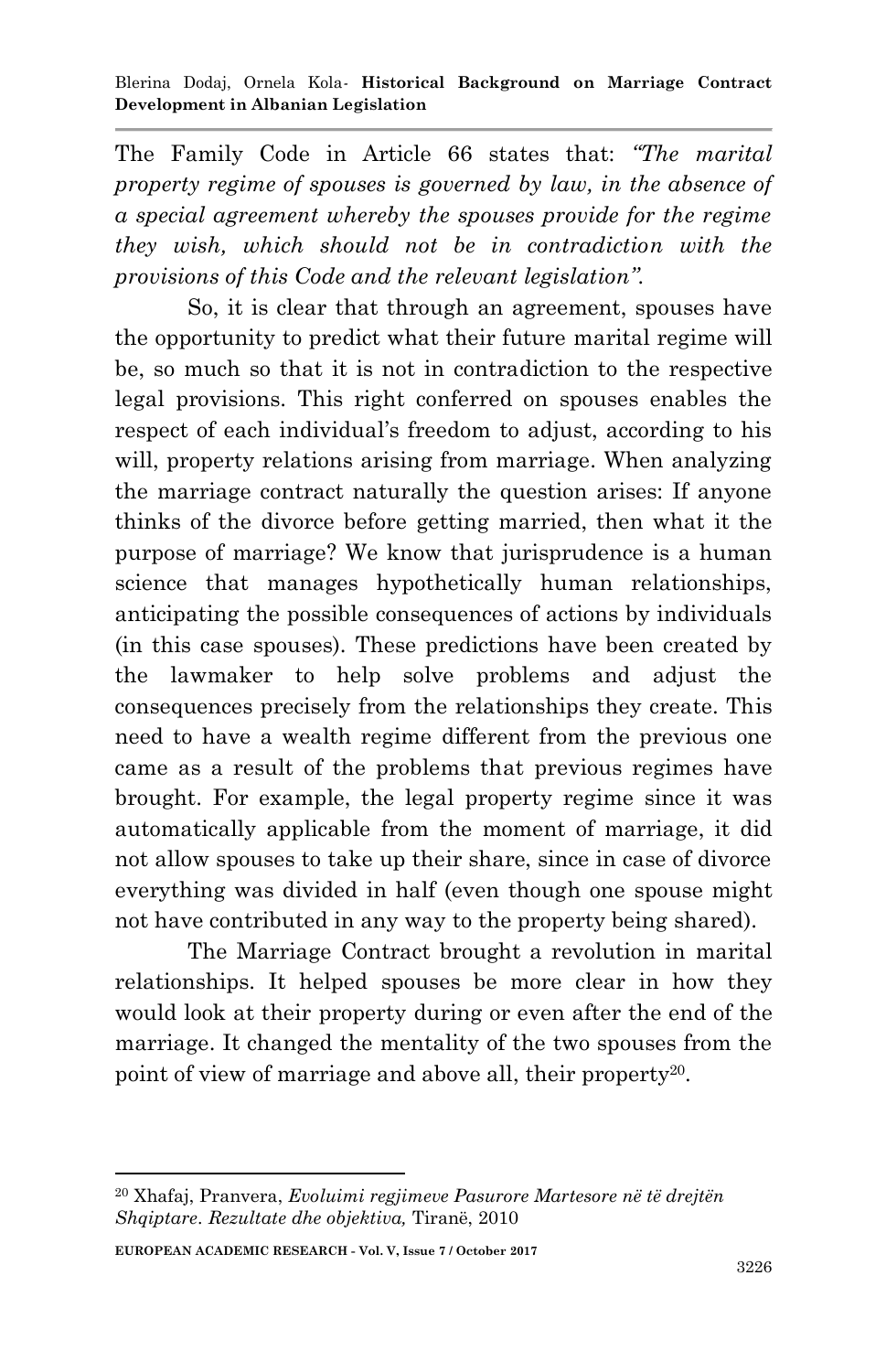Blerina Dodaj, Ornela Kola*-* **Historical Background on Marriage Contract Development in Albanian Legislation**

#### **6. CONCLUSION**

Until 2003, the legal establishment of joint ownership in spouses was of a mandatory nature and could not be excluded or altered by agreement of spouses.

Thus, each of their opposite agreements was absolutely powerless, which excludes or limits the action or the intensity of this joint-ownership law.

The legal property regime was automatically applicable from the moment of marriage bond. This excludes every possible opportunity for spouses to take their stake, since in the case of divorce everything was divided halfway (even if one of the spouses had not contributed to the property that would be shared),

The entire deficit and problems brought by the old establishments has prompted the urge for a different government of the assets.

The 2003 Family Code allowed spouses to choose by arrangement a different establishment than the one provided by the code.

The legal concept of the marriage contract institute is first encountered in the Civil Code of King Zog  $1<sup>st</sup>$  was a revolution in conjugal relations.

It changed the role of the two spouses in a marriage and related to their property, since clarified the image of how manage their wealth during or even after the end of the marital year.

#### **REFERENCES**

- 1. Colomer André, *Droit civil. Régimes Matrimoniaux,*  (2005)
- 2. Decree "On Property" No. 2083